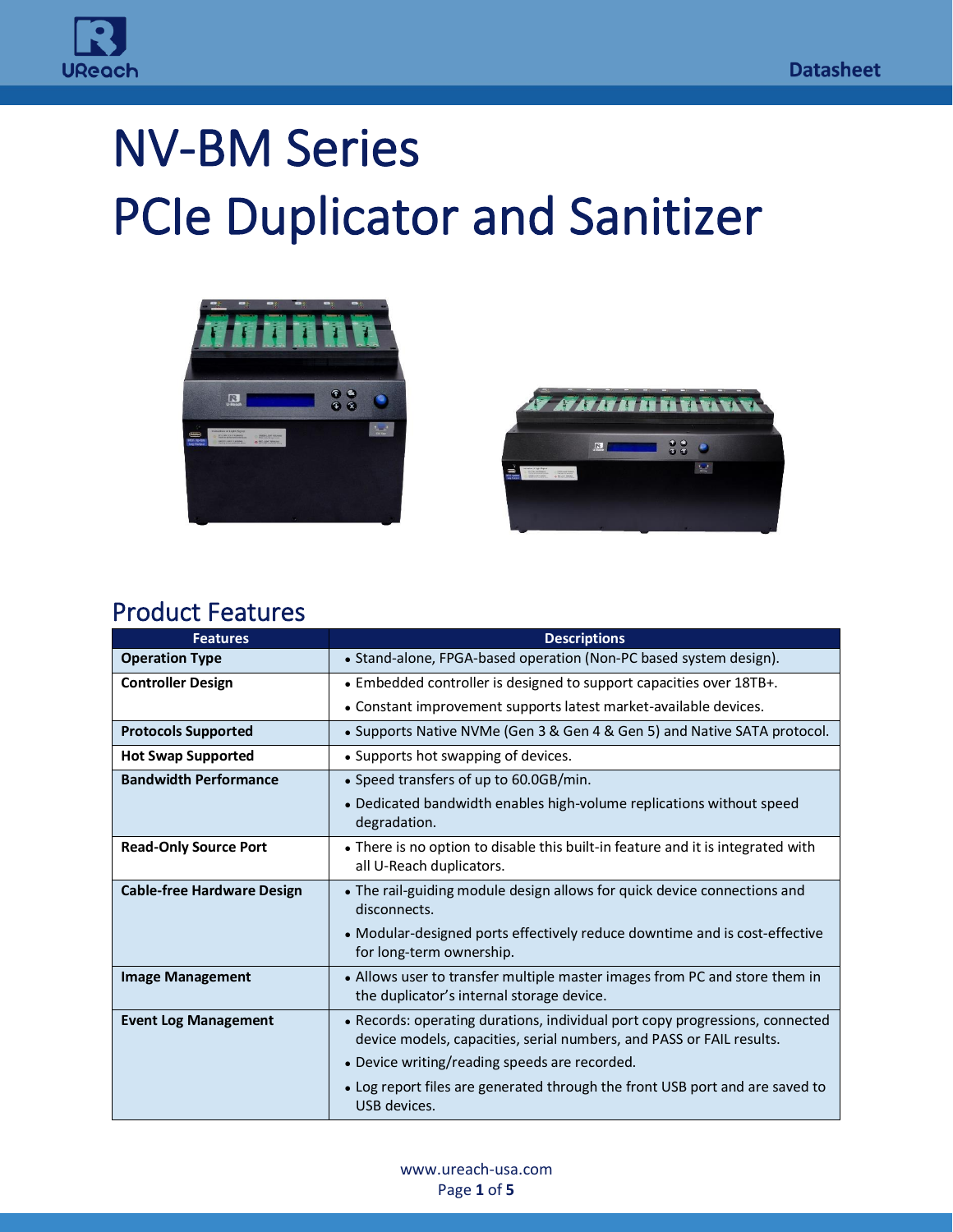

## Product Models

| <b>Photos</b>                                             | <b>Models</b>     | <b>Target Ports</b> |
|-----------------------------------------------------------|-------------------|---------------------|
| 700000<br>$x = 33$<br>NS-33                               | NV-BM600H         | 1:5                 |
| <b><i>MARKET DE LA VANA</i></b><br>$-224$                 | <b>NV-BM1100H</b> | 1:10                |
| aaannanaan'i<br>Firitr'i<br>$   -$                        | <b>NV-BM1600H</b> | 1:15                |
| -----------------<br>.<br>$\frac{1}{2}$ and $\frac{1}{2}$ | <b>NV-BM2100H</b> | 1:20                |

### Product Functions

| <b>Functions</b>                | <b>Descriptions</b>                                                         |
|---------------------------------|-----------------------------------------------------------------------------|
| <b>4 Copy Modes</b>             | . Quick Copy (Data & System): Supports Windows, Mac, and Linux.             |
|                                 | . All Partitions: Users can skip HPA or unknown partitions.                 |
|                                 | • Whole Device: Copies bit-by-bit from the master device.                   |
|                                 | • Percentage Copy: Users can set percentages of capacity to be copied.      |
| <b>Compare (Verification)</b>   | • Bit-by-bit data comparison from the source device to target device(s).    |
| <b>5 Sanitization Modes</b>     | • Quick Erase                                                               |
|                                 | • Full Erase (NIST 800-88)                                                  |
|                                 | • DoD3 Pass (DoD 5220.22-M)                                                 |
|                                 | • DoD3 Pass+Compare (DoD 5220.22-M)                                         |
|                                 | • Secure Erase                                                              |
| <b>Skip Bad Sectors</b>         | • Choose the number of bad sectors to skip.                                 |
| <b>Unknown Format</b>           | • Choose to copy or skip unknown formats.                                   |
| <b>Erase Source Port</b>        | • Enable or disable source port from being erased.                          |
| <b>Device Power-up</b>          | • Choose time to wait for the device to power up prior to copy, erase, etc. |
| <b>Device Power-down</b>        | • Choose time to wait for the device to power down prior to disconnection.  |
| <b>Scroll Lock</b>              | • Disable or enable $\triangle$ and $\nabla$ buttons on the control panel.  |
| Language                        | • English or Japanese.                                                      |
| <b>Log Manager</b>              | • Manage and export log reports.                                            |
| <b>Switch to SATA/PCIe Mode</b> | • Select SATA Express or NVMe protocol. Requires reboot to be in effect.    |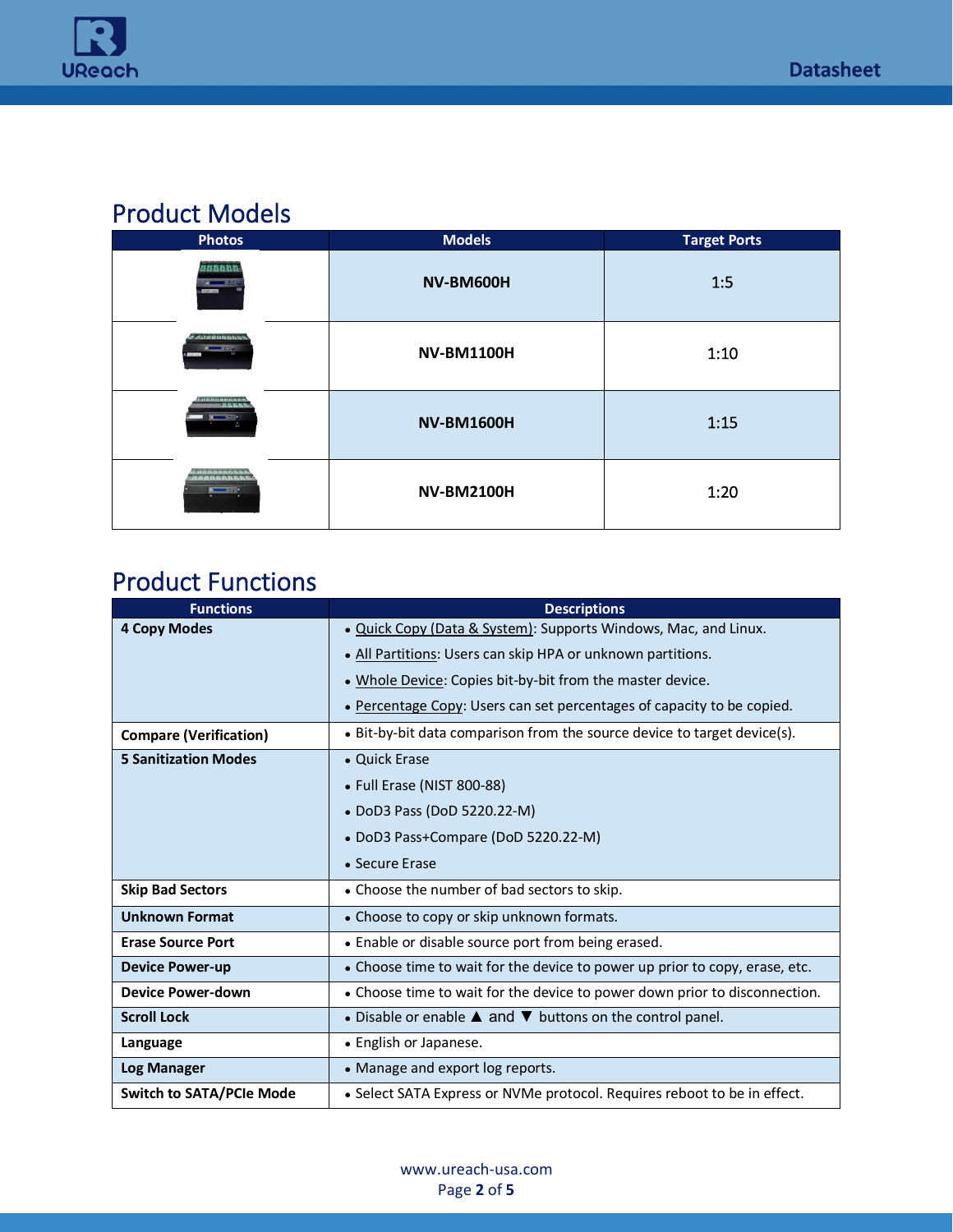

## Product Compatibilities

| <b>Compatibilities</b>              | <b>Descriptions</b>                                                                                                                         |
|-------------------------------------|---------------------------------------------------------------------------------------------------------------------------------------------|
| <b>Compatible Devices</b>           | • NGFF (M.2): 2230, 2242, 2260, 2280, 3030, 3042, 3060, 3080, and PCI-e<br>SSD (full and low profiles).<br>• Supports B+M Key or M Key Only |
| <b>Compatible Devices (Requires</b> | • SATA HDD/SSD, 2 types of U.2 (SFF8639) and U.3. Refer to Replacement                                                                      |
| <b>Optional Adapters)</b>           | Parts.                                                                                                                                      |
| <b>Supported Formats</b>            | . Quick Copy Function: FAT16/32/64, Windows (NTFS), Linux                                                                                   |
|                                     | (Ext2/Ext3/Ext4), and Mac (HFS, HFS+, HFSX).                                                                                                |
|                                     | • Whole Device Copy Function: All Formats, including proprietary formats.                                                                   |
|                                     | • GPT, MBR, and Advanced Formats.                                                                                                           |
| <b>Compatibilities</b>              | <b>Descriptions</b>                                                                                                                         |
| Supported O/S                       | • All (Windows, Mac, Linux, and other proprietary systems).                                                                                 |

## Product Specifications

| <b>Specifications</b>              | <b>Descriptions</b>                                                       |  |
|------------------------------------|---------------------------------------------------------------------------|--|
| <b>LCD Display</b>                 | • Backlit Monochrome LCD Display                                          |  |
|                                    | • 3 LED Indicators per Port:                                              |  |
| <b>LEDs</b>                        | • Yellow (Power), Green (Pass), and Red (Fail)                            |  |
| <b>Control Panel</b>               | • 4 Push Buttons ( $\blacktriangle$ , $\nabla$ , OK, ESC)                 |  |
| <b>Power Requirements</b>          | • Universal Power: 115VAC or 230VAC, 50/60Hz                              |  |
| <b>Operational Temperature</b>     | • $0^{\circ}$ C ~ 60 $^{\circ}$ C (32 $^{\circ}$ F ~ 140 $^{\circ}$ F)    |  |
| <b>Non-operational Temperature</b> | $\bullet$ -20°C ~85°C (-4°F ~ 185°F)                                      |  |
| <b>Humidity</b>                    | • Operating: 20% ~ 95%, non-condensing                                    |  |
|                                    | • Non-operating: 5% to 95%, non-condensing                                |  |
| <b>Packaging Dimensions</b>        | • NV-BM600 - 239.78 mm x 265.18 mm x 152.4 mm (17 in. x 16.5 in. x 15.5   |  |
| $(L \times W \times H)$            | in.)                                                                      |  |
|                                    | • NV-BM1100 - 571.5 mm x 444.5 mm x 387.35 mm                             |  |
|                                    | (22.5 in. x 17.5 in. x 15.25 in.)                                         |  |
|                                    | • NV-BM1600 – 622.3 mm x 584.2 mm x 330.2 mm (24.5 in. x 23 in. x 13 in.) |  |
|                                    | • NV-BM2100 - 622.3 mm x 584.2 mm x 330.2 mm (24.5 in. x 23 in. x 13 in.) |  |
| <b>Product Weight</b>              | • NV-BM600 – 9.07 kg (20.0 lbs.)                                          |  |
|                                    | • NV-BM1100 - 14.97 kg (33.0 lbs.)                                        |  |
|                                    | • NV-BM1600 - 22.45 kg (49.5 lbs.)                                        |  |
|                                    | • NV-BM2100 – 22.91 kg (50.5 lbs.)                                        |  |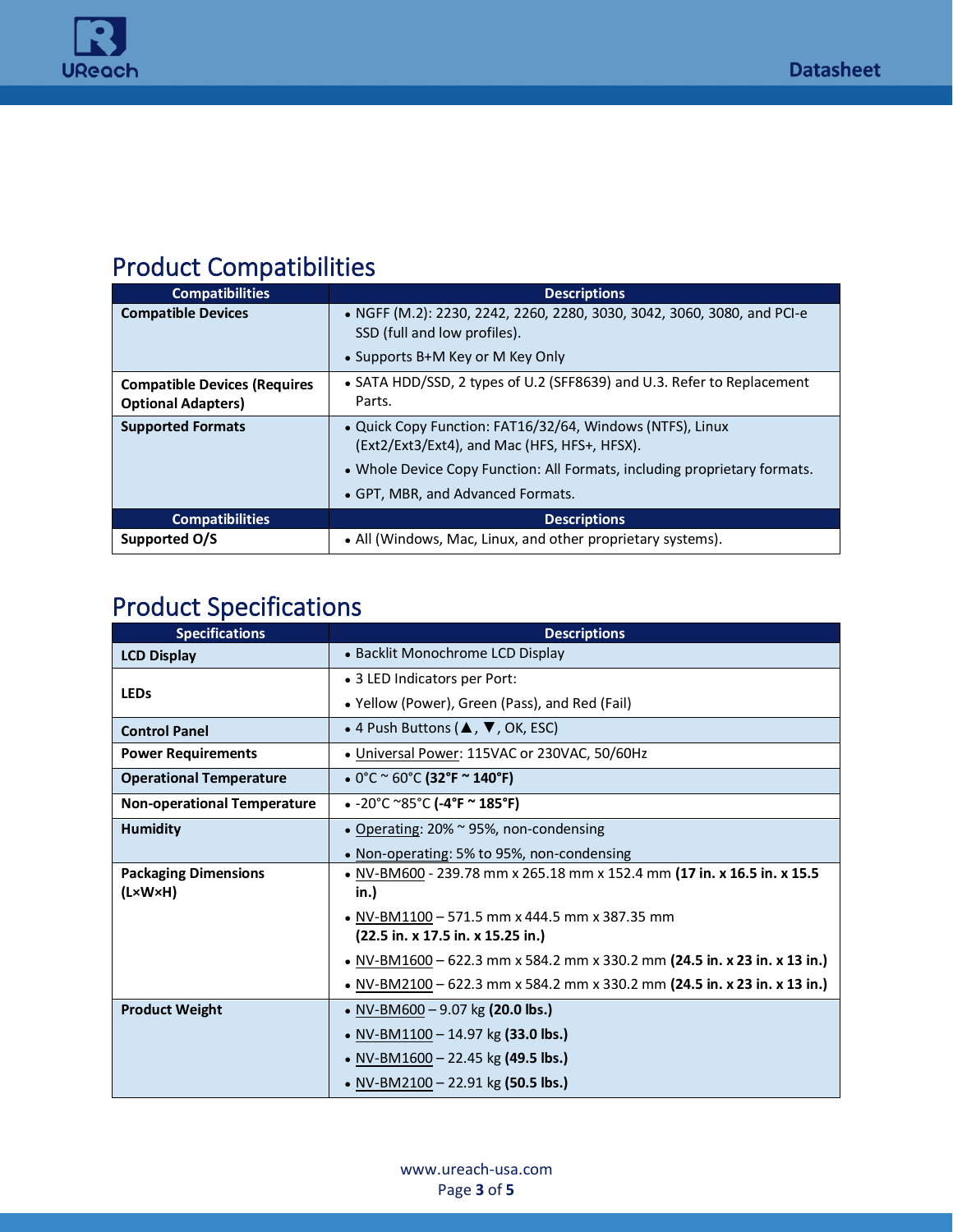



| <b>Certifications</b> | • FCC, CE, RoHS, and REACH              |
|-----------------------|-----------------------------------------|
| MIL-STD-810H          | $\bullet$ 500.6 / 501.7 / 502.7 / 507.6 |
| <b>ISO/IEC</b>        | • 27037, 27041, 27042, 27043, and 27050 |

## Product Replacement Parts

| <b>Part Numbers</b> | <b>Descriptions</b>                                                         |
|---------------------|-----------------------------------------------------------------------------|
| TB1587              | • M.2 PCIe Socket Replacement – Compatible with PCIe and SATA Modes         |
| TB1589              | • U.2 (NVMe Protocol) Adapter - PCIe Mode Only                              |
| <b>OPTIONS</b>      | . Please call us for specific cabling, adapter, and interface requirements. |

### More Information

For additional details on the U-Reach® NV-BM Series, please visit[: http://www.ureach-usa.com](http://www.ureach-usa.com/PCIe-1-to-20.html)